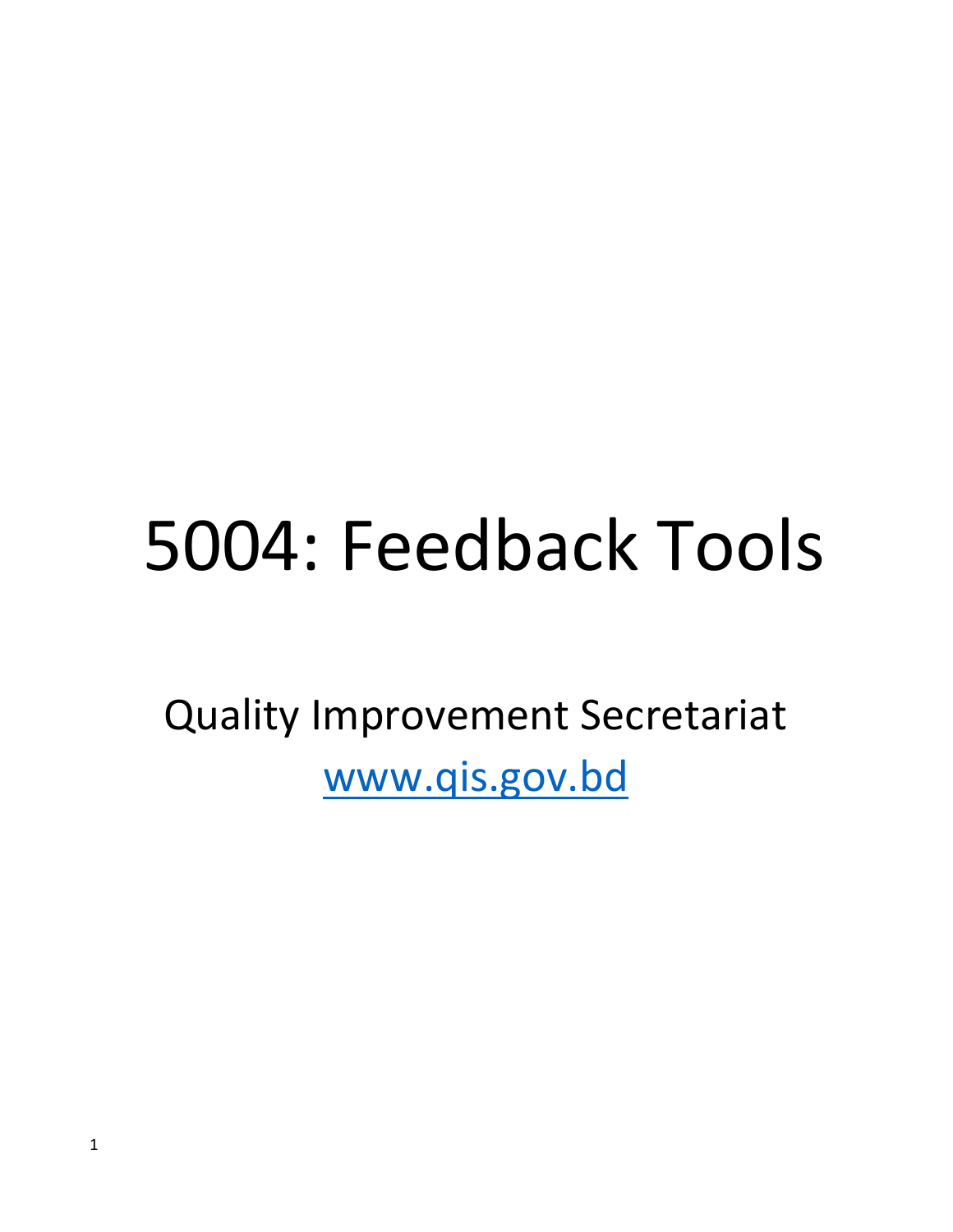# Team / Members feedback on 5S Questionnaire to obtain employee feedback on Five-S (5S)

#### Instructions for the interviewer

Introduce yourself by name This questionnaire intends to gather information on the success of Five-S (5S)

Could I take few minutes of your time?

Information given will not be revealed to any member of the stuff of the hospital. Your name is checked to confirm the list of respondents. Identification of the respondent will not be checked or revealed.

Your Name?

#### Mark the name in the list

There are no right or wrong answers to the questions. This only collects your views. Your corporation is very important.

#### Section 01: Personal Information

Unit / Place of work:

Designation:

Age:

Gender:

When did you start work in this hospital?

For long have you been working in this hospital?

#### Instructions for the interviewers

- Mark the answer choice by circling round the answer
- At each question, let the respondents come out with their own answers and present our answer choices only after that

#### Section 02: General Issues

01) Are you aware that a Five-S (5S)programmehas been functioning at the Hospital? (Key words: Quality, productivity)

2

Yes | No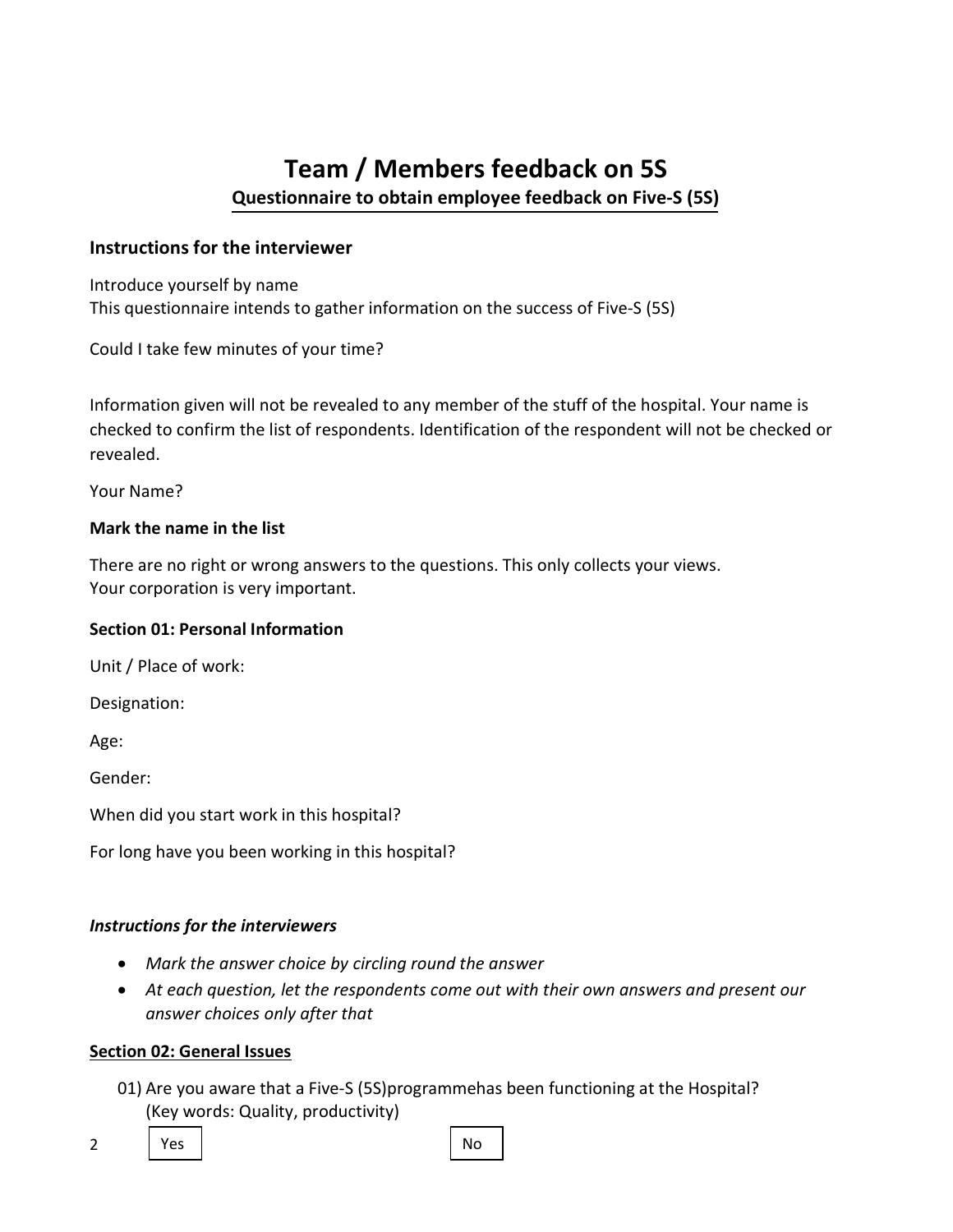02) Are you a member of work improvement team?

```
Yes No. 2012 | No. 2014
```
- 03) How is your knowledge of Five-S (5S)?
- If the answer is good, check if it is very familiar or familiar
	-

Very Familiar  $\vert \vert$  Familiar to some extent  $\vert \vert$   $\vert$  No knowledge  $\vert \vert$  Don't know

04) What is the successfulness of the Five-S (5S) programme?

If the answer is successful, check whether it is very successful or successful to some extent



#### Section 03: Contributing Factors

- 05) According to your opinion what factors contributed towards the success of Five-S (5S) programme?
- Check whether the causes were very important or important to some extent

(In addition) were the following factors important for success?

If the answer is yes, check whether it is very important or important for success

(a) Is the availability of adequate finances important for success of the programme?

| Very important | Important to some extent | Not important | Don't know |
|----------------|--------------------------|---------------|------------|
|                |                          |               |            |

(b) Is the support of senior management i.e. Director, consultant doctors, matrons, important for success of the programme?

| Very important |
|----------------|
|                |





(c) Is the support of middle management i.e. sisters, overseers, important for success of the programme?

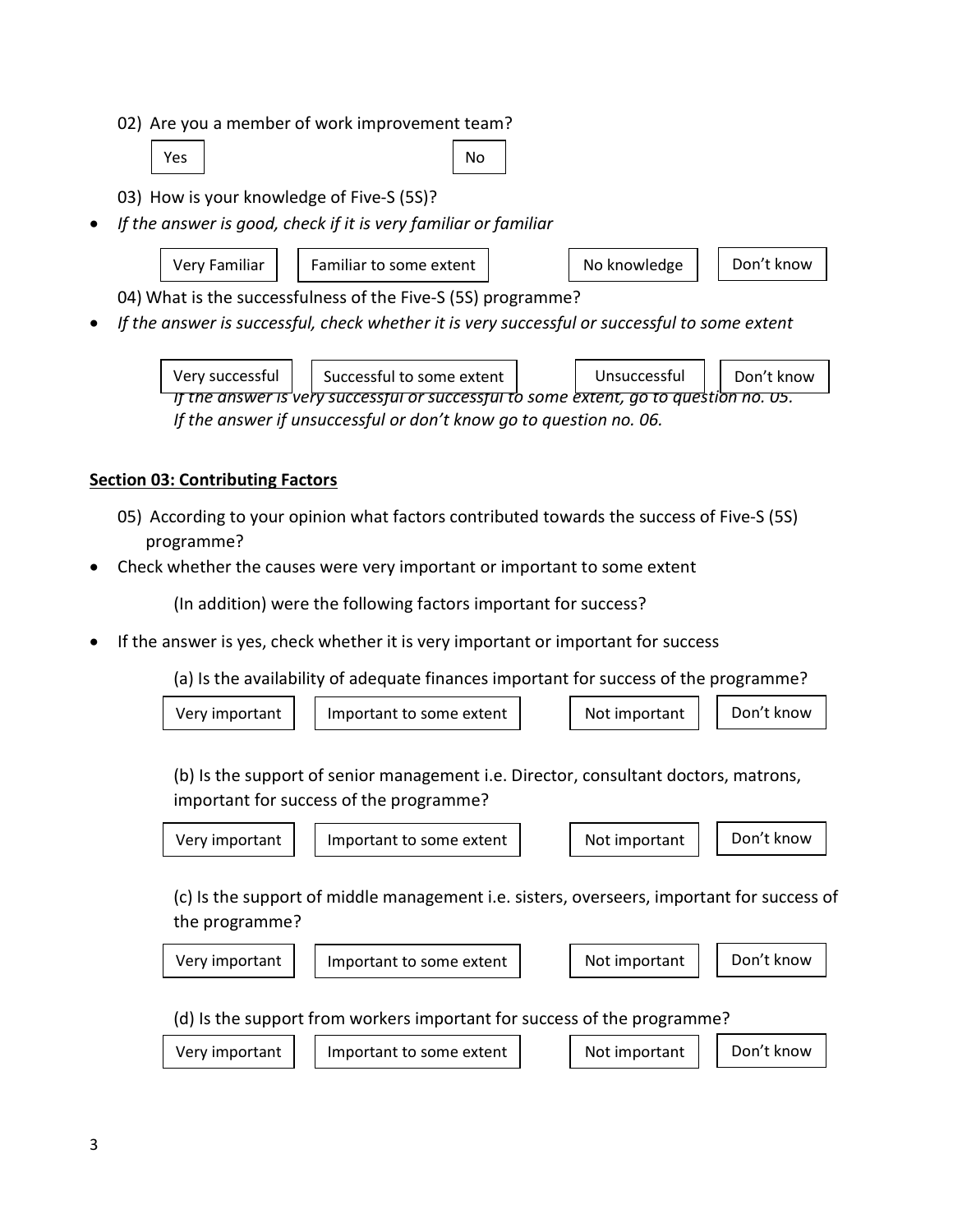(e) Is the practice of continuous monitoring by management important for success of the programme?



(m) Is the support of maintenance and engineering staff important for successful of the programme?

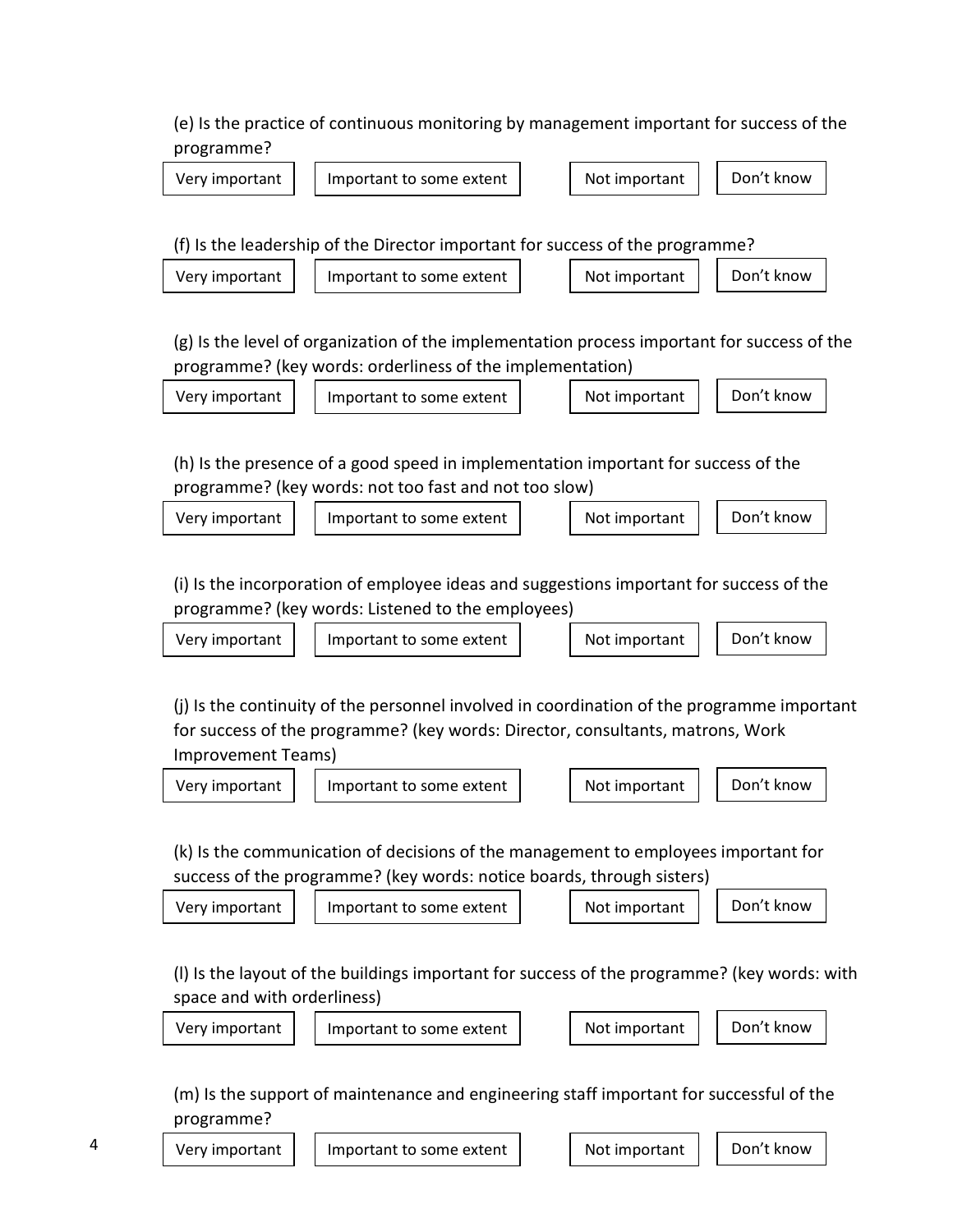#### (n) Is the training of Five-S (5S) important for successof the programme?

Very important  $\vert$  Important to some extent  $\vert$  Not important  $\vert$  Don't know

(o) Is the achievement of quick and clear improvement with the implementation of Five-S (5S) important for success of the programme? (key words: good chance)

Very important  $\vert$  Important to some extent  $\vert$  Not important  $\vert$  Don't know

## Section 04: Motives for participation

06) Do you willingly participate in the Five-S (5S)programme?



Yes | No

07) Why do you participate in the Five-S (5S) programme?

Check the reason given affected them to a great extent or to some extent

(In addition) did the following affect your decision to participate?

- If the answer is yes, check whether it affected to a great extent or some extent
	- a) Do you participate in the programme because you thought that the hospital service to the patients would improve?

| Affected to a great extent   Affected to some extent | Didn't affect   Don't know |  |
|------------------------------------------------------|----------------------------|--|
|                                                      |                            |  |

b) Do you participate in the programme because you thought that the hospital environment would improve? (key words: pleasant, clean)

| Didn't affect   Don't know<br>Affected to a great extent $  $ Affected to some extent $  $ |
|--------------------------------------------------------------------------------------------|
|--------------------------------------------------------------------------------------------|

c) Do you participate in the programme because you thought that your skills would improve? (key words: ability to perform hospital work)

| Affected to a great extent   Affected to some extent | Didn't affect   Don't know |  |
|------------------------------------------------------|----------------------------|--|
|                                                      |                            |  |

d) Do you participate in the programme because you thought you would be further empowered to carry out hospital work?

| Didn't affect   Don't know<br>Affected to a great extent   Affected to some extent |  |  |  |  |
|------------------------------------------------------------------------------------|--|--|--|--|
|------------------------------------------------------------------------------------|--|--|--|--|

e) Did you participate in the programmeas the management directed you?

| Didn't affect   Don't know<br>Affected to a great extent $  $ Affected to some extent |  |  |  |  |
|---------------------------------------------------------------------------------------|--|--|--|--|
|---------------------------------------------------------------------------------------|--|--|--|--|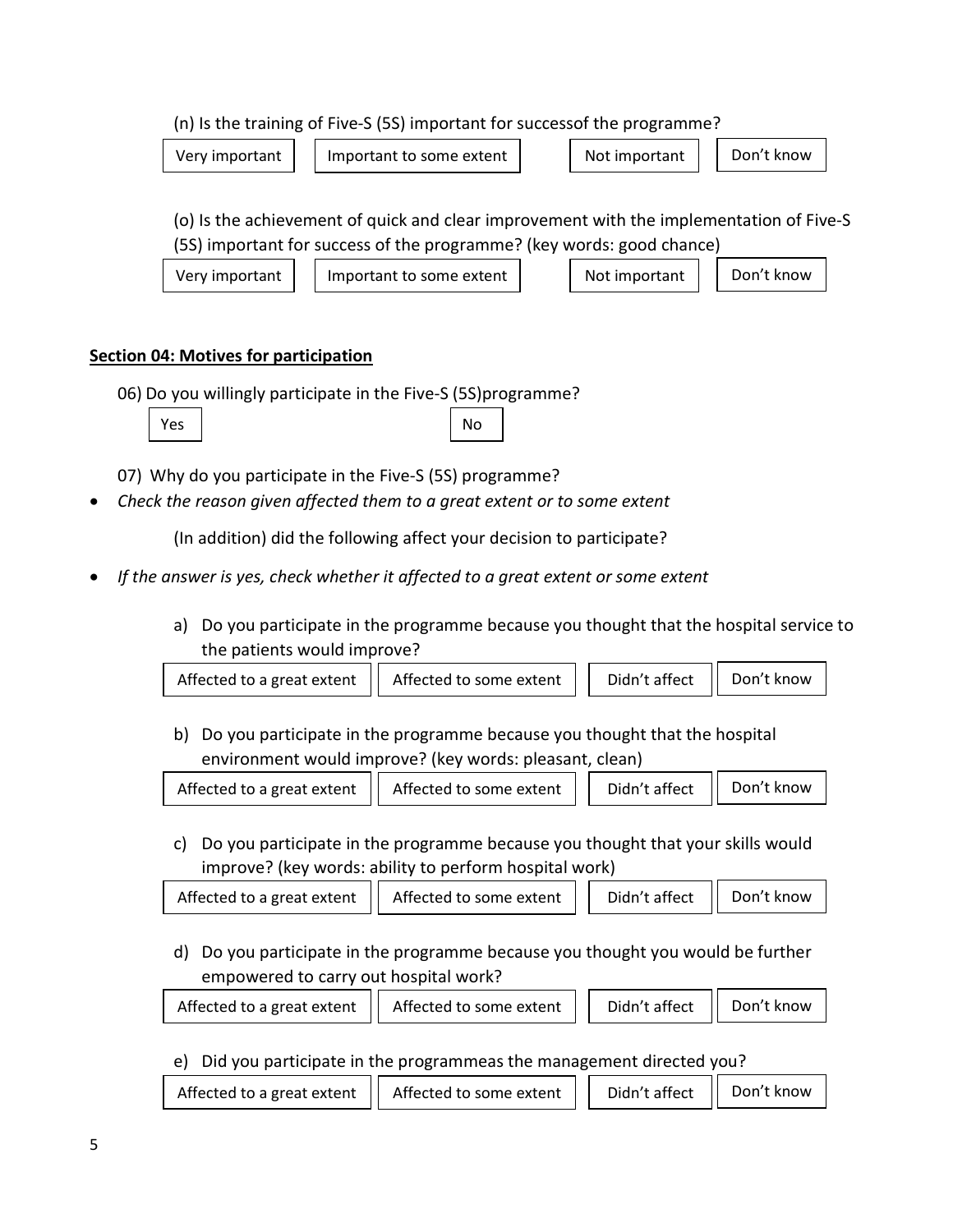#### f) Did you participate in the programme as other workers participated?

| Affected to a great extent   Affected to some extent |  |  | Didn't affect   Don't know |  |  |
|------------------------------------------------------|--|--|----------------------------|--|--|
|------------------------------------------------------|--|--|----------------------------|--|--|

#### Section 05: Difficulties encountered

08) What are the difficulties encountered in carrying out the Five-S (5S)programme?

Check whether the difficulties affected them to a great extent or some extent

(In addition) are the following difficulties encountered in carrying out the 5S programme?

If the answer is yes, check whether it affected to a great extent or to some extent

#### a) Is allocating time for the programme difficult?



d) Is the lack of adequate knowledge or training on Five-S (5S) a difficulty?

| Affected to a great extent $  $ Affected to some extent $  $ Didn't affect $  $ Don't know |  |  |
|--------------------------------------------------------------------------------------------|--|--|
|                                                                                            |  |  |

|  | e) Is the lack of adequate financesa difficulty? |  |
|--|--------------------------------------------------|--|
|  |                                                  |  |

| Affected to a great extent   Affected to some extent |  | Didn't affect   Don't know |  |
|------------------------------------------------------|--|----------------------------|--|
|                                                      |  |                            |  |

f) Is the deficiencies of Five-S (5S) programme management a difficulty? (key words: Director, consultant doctors, matrons)

| Affected to a great extent $  $ Affected to some extent |  | Didn't affect    Don't know |  |
|---------------------------------------------------------|--|-----------------------------|--|
|                                                         |  |                             |  |

## Section 06: Impact of Five-S (5S) on Hospital

09) How do you rate the usefulness of Five-S (5S)? 10) Is there a change in the job satisfaction due to Five-S (5S)? Very useful Useful to some extent Not useful Don't know

Increased No change Decreased Don't know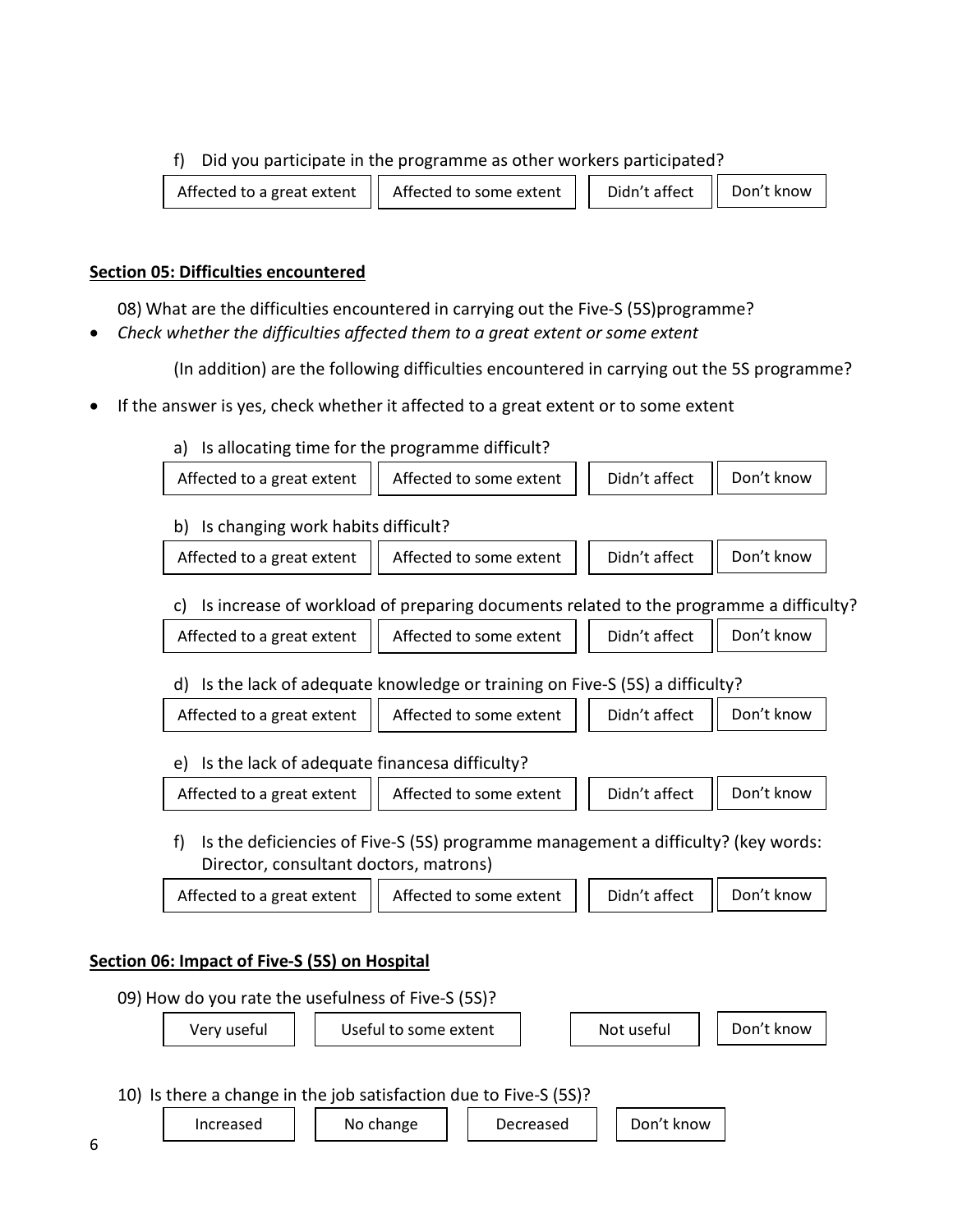11) What are the changes due to Five-S (5S) implementation? (of the hospital and of yourself)

(In addition) have changes occurred in following, due to Five-S (5S) programme?

a) Has the cleanliness of the hospital changed due to the programme?

|    | Don't know<br>No change<br>Decreased<br>Increased                                                                                                                     |  |  |  |  |  |  |  |  |  |
|----|-----------------------------------------------------------------------------------------------------------------------------------------------------------------------|--|--|--|--|--|--|--|--|--|
|    | b) Has the pleasantness of the hospital changed due to the programme?                                                                                                 |  |  |  |  |  |  |  |  |  |
|    | Increased<br>No change<br>Decreased<br>Don't know                                                                                                                     |  |  |  |  |  |  |  |  |  |
| C) | Has the organization of the hospital changed due to the programme? (key words: orderliness)                                                                           |  |  |  |  |  |  |  |  |  |
|    | Don't know<br>No change<br>Increased<br>Decreased                                                                                                                     |  |  |  |  |  |  |  |  |  |
|    |                                                                                                                                                                       |  |  |  |  |  |  |  |  |  |
| d) | Has the level of empowerment of suitable personnel changed due to the programme? (key                                                                                 |  |  |  |  |  |  |  |  |  |
|    | word: right place for the deserving)                                                                                                                                  |  |  |  |  |  |  |  |  |  |
|    | Don't know<br>Increased<br>No change<br>Decreased                                                                                                                     |  |  |  |  |  |  |  |  |  |
|    |                                                                                                                                                                       |  |  |  |  |  |  |  |  |  |
| e) | Has the level of recognition of good practice changed due to programme? (key words:                                                                                   |  |  |  |  |  |  |  |  |  |
|    | appreciation)                                                                                                                                                         |  |  |  |  |  |  |  |  |  |
|    | Don't know<br>No change<br>Increased<br>Decreased                                                                                                                     |  |  |  |  |  |  |  |  |  |
|    |                                                                                                                                                                       |  |  |  |  |  |  |  |  |  |
| f) | Has the level of skills changed due to the programme?<br>بالمترزع والمقاربية والمستقوم والمسمول واسترز الملامقة والمستموسات الممسوم والمستقوم والمستقر والمسمين زرورا |  |  |  |  |  |  |  |  |  |

(key words: better performance of already known hospital work, learning of new techniques)

 $\text{Increasing } | \text{ is a constant}$  No change  $\text{log}$  Decreased  $\text{log}$  Don't know